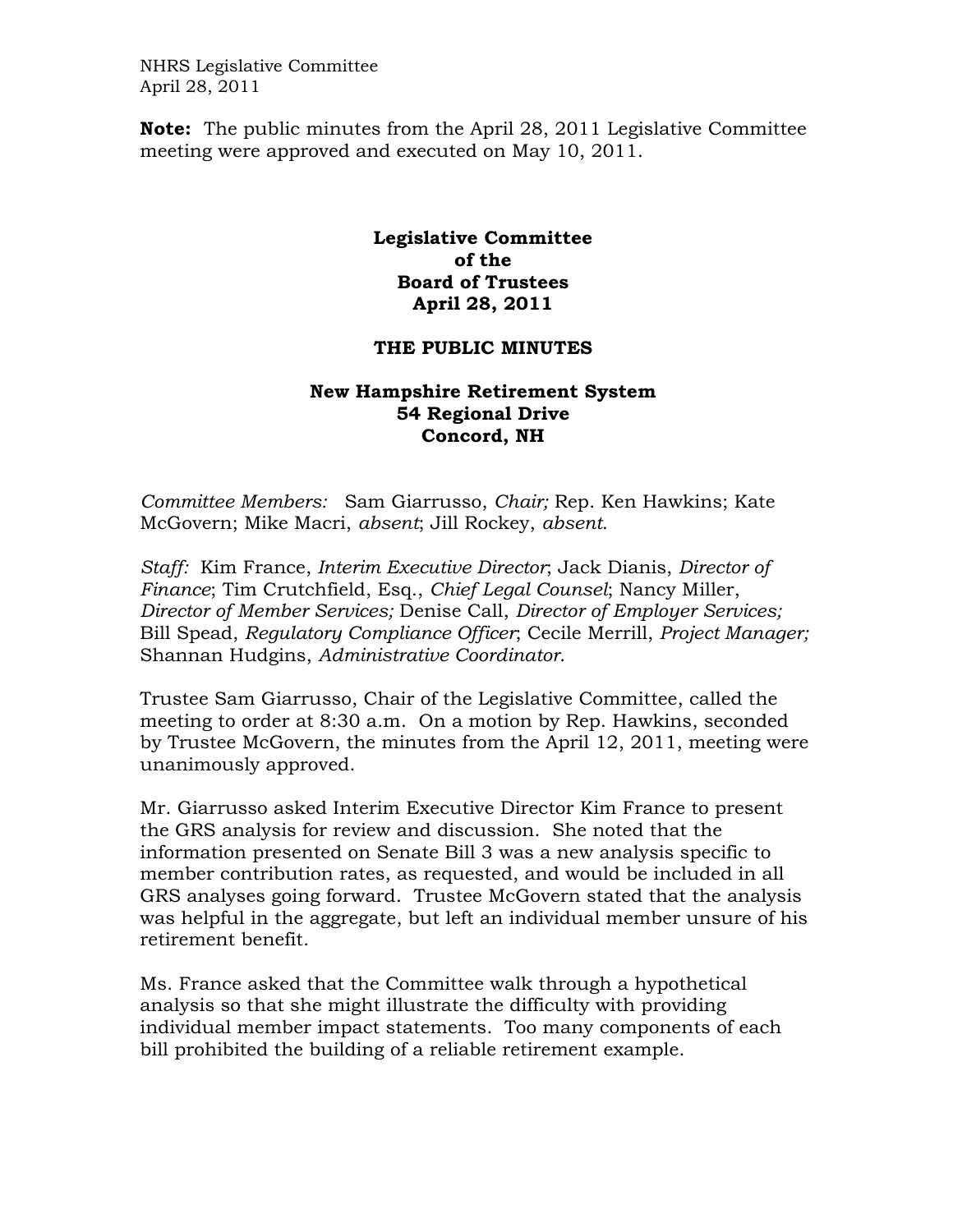NHRS Legislative Committee April 28, 2011

Ms. France then reviewed the FAQ document that was posted on the website. She noted that it could be accessed from more than one place on the website, and because of the rapidly changing proposed legislation, it was updated regularly. In explaining the posted questions and answers, she made note that there were no pension formula examples. Mr. Giarrusso asked that a record of costs associated with the legislation be updated.

The next topic of discussion was the recertification of employer rates as addressed in HB 580 and SB 3. In recertifying employer rates, Ms. France stated that the most current information should be used, which included the most recent valuation, the most current assumptions, as well as the revised assumed rate of return. She cautioned that having employer rates ready for July 1, 2011, would be especially difficult because of the process involved. GRS would have to perform its calculations with all of the anticipated plan design changes, followed by review and certification by the Board of Trustees. It would be a few months before NHRS had the recertified rates, and Ms. France stated that NHRS must notify all employers, within 30-days. She believed October 2011 would be the earliest possible implementation date.

In a response to a Trustee question regarding potential constitutional issues in some of the proposed bills, Atty. Crutchfield stated that if a law is passed, it is considered constitutional. He said the Retirement System could not be expected to run rates on selected provisions, and that he believed such consideration was not good practice. Trustee Giarrusso asked what the Board's latitude was in setting rates, and if, in uncertainty it should pass the highest rates until all legislation was resolved. Rep. Hawkins stated that the only variable in the legislation was whether the valuation of 2010 or 2011 would be used, and that if the Legislature managed its calendar, then the bill would pass by May 10, 2011, and GRS could begin its analysis in time for the June Board of Trustees' meeting. Mr. Giarrusso asked that the timing of recertification of the rates be discussed by Rep. Hawkins with his colleagues.

Ms. France explained the difficulty of providing member analysis, emphasizing that the multiple provisions in pending legislation created insurmountable problems in providing clear, user-friendly information. Rep. Hawkins stated that the change in effective date to September 1, 2011, was to allay fear-based retirement filings. Ms. France emphasized that the September 1 date could not be implemented by NHRS and that she had previously indicated that a January 1, 2012 effective date would be necessary to allow for technology changes to expected legislation. In response to a question about changing benefits for vested members, Ms.